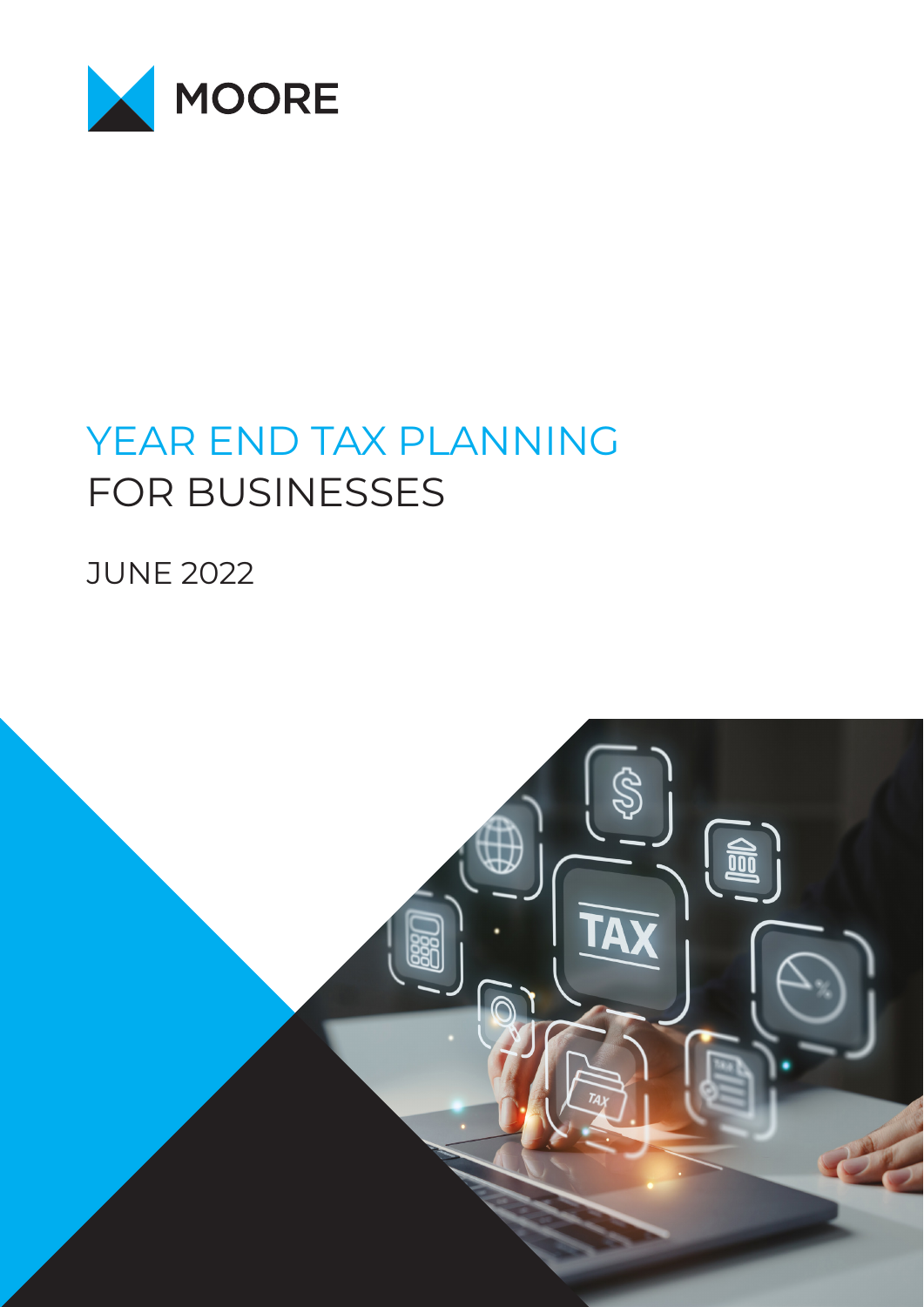Several changes have been legislated over the last year which businesses need to be aware of whilst doing their end of year tax planning.

# **Company tax cuts - 2022 and beyond**

The following table summarises the corporate tax rate going forward:

| Income year       | Aggregated turnover<br>threshold | l Tax rate for base rate<br>entities under the<br>I threshold | Tax rate for all other<br>companies |
|-------------------|----------------------------------|---------------------------------------------------------------|-------------------------------------|
| 2021-2022 onwards | \$50m                            | 25.00%                                                        | 30.00%                              |

A company is a base rate entity for an income year if:

- the company's aggregated turnover for that income year is less than the aggregated turnover threshold for that income year; and
- it has 80% or less of their assessable income year that is base rate entity passive income.

# **Depreciation on plant and equipment**

In order to claim depreciation during a particular year, it is important that the asset is installed ready to use during the financial year.

#### **Temporary full expensing rules**

The temporary full expensing rules have been extended by a further year to the 2022-23 income year. Broadly, under these rules, businesses with an aggregated turnover of less than \$5 billion can claim the full cost of an eligible depreciating asset purchased between 6 October 2020 and 30 June 2023. These rules are generally not compulsory, and most businesses can opt in and opt out on an asset-by-asset basis. Furthermore, businesses with an aggregated turnover of more than \$5 billion may have access to these rules under an alternate test.

These rules are compulsory for small business entities with an aggregated turnover of less than \$10 million which use the simplified depreciation rules. In addition, these entities must claim the full balance of their small business pool during the 2021-22 income year.

# **Loss carry-back rule for companies**

The loss carry back rules have been extended to the 2022-23 income year. Under these rules, companies which carry on a business and have an aggregated turnover of less than \$5 billion are eligible for the loss carry back rules. The loss carry back rules are optional and broadly give companies an option to carry back their tax losses to an earlier year and claim a refund for tax paid in a previous income year.

Losses incurred in the 2019/20, 2020/21, 2021/22 and 2022/23 income years can be carried back to the 2018/19 and later income years. The refundable amount of the tax offset is restricted to the lesser of:

- $\cdot$  the tax paid in the earlier year
- the company's franking account balance at the end of the current income year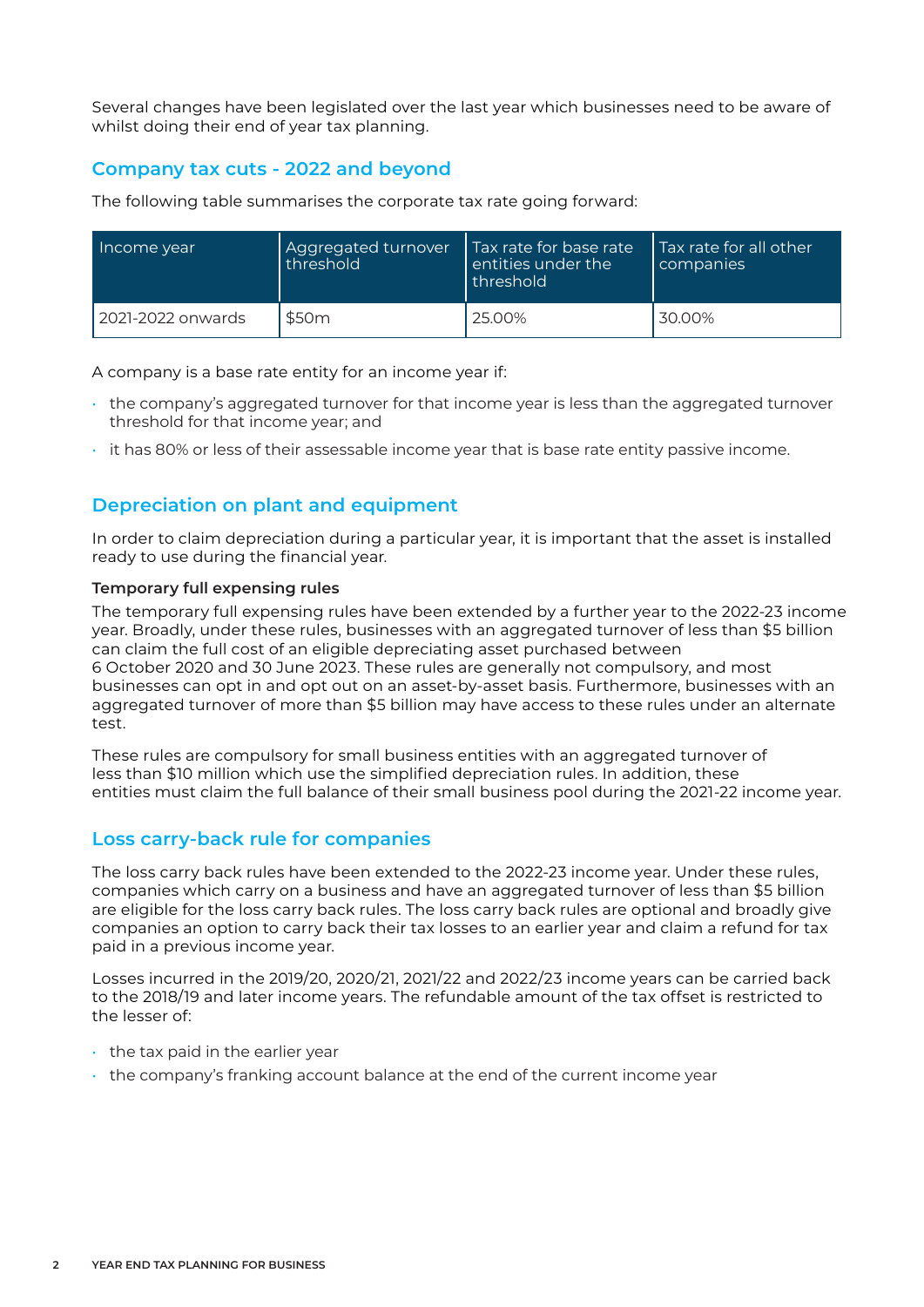# **Review loans to shareholders and associates (Division 7A loans)**

The Government had previously announced its intention to introduce changes to the operation of Division 7A. However, at this stage, no draft legislation has been released.

Shareholder loans from companies need to be properly documented and put on a commercial footing in line with the Division 7A tax legislation. In addition to documenting such loans, it is important to ensure interest rates are correctly applied and the minimum repayments are being made to ensure no deemed dividends arise. The ATO continues to undertake audits to ensure payments made by private companies are correctly accounted for and company loans are not used to distribute tax-free profits.

In addition to Division 7A loans, you should also review any unpaid present entitlements (UPEs) where trust distributions remain unpaid at the end of the year. We recommend speaking to one of our advisors who can guide you through the complexities of the Division 7A rules.

#### **Trust resolutions**

Trustees of discretionary and family trusts must make valid distribution resolutions before 30 June to effectively distribute trust income to eligible beneficiaries. The resolution must be made in accordance with the Trust Deed and we will be in touch shortly to ensure you comply with your trustee obligations. If you have not made a valid distribution by 30 June 2022, the Trustee may be liable to pay tax on the Trust's taxable income at the highest marginal tax rate.

# **Trust distributions - the impact of the ATO's views on s100A**

Earlier this year, the ATO released some guidance containing its views on s100A of ITAA 1936. Broadly, s100A gives the ATO powers to assess the Trustee of the trust at the highest marginal tax rate if the ATO considers that distribution to be a sham or part of a tax avoidance arrangement. One of the exclusions from s100A is the "ordinary family and commercial dealings" exclusion and the guidance issued by the ATO provides its views on when the exclusion may apply. The ATO also issued a Taxpayer Alert (TA 2022/1) which focuses on trust arrangements where parents enjoy the economic benefit of trust income appointed to their children who are over 18 years of age. Prior to finalising any trust resolutions for the 2022 income year, we suggest speaking to your Moore Australia advisor to ensure adequate strategies are put in place to minimise your risk.

# **Franking and dividends**

If you are planning on paying any dividends in your company prior to year-end, it is important to ensure that you have met the documentation/notification requirements. In addition, ensure your franking account is up to date as many businesses would have claimed refunds of their PAYG income tax instalments over the last few COVID-19 affected months and it is imperative that you have sufficient franking credits to avoid paying franking deficits tax at a later date.

#### **Superannuation Guarantee rate - from July 2021**

The superannuation guarantee rate will rise from 10% to 10.5% from 1 July 2022. The rate will subsequently rise by 0.5% each year until it reaches 12% by the 2024-25 income year. It is prudent to review your employment contracts and ascertain whether the employee's package is inclusive of or excluding superannuation guarantee once again.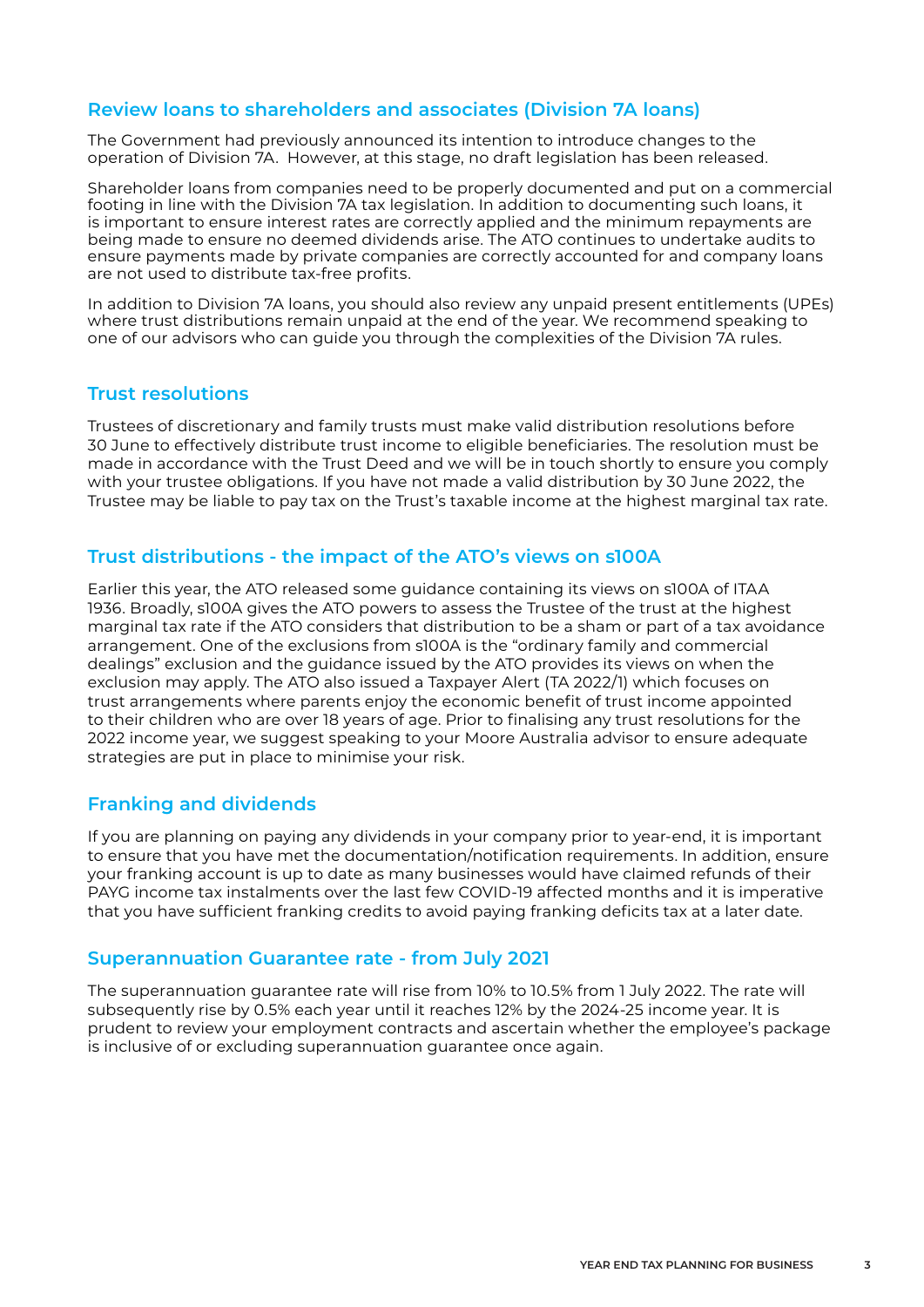# **PAYG withholding obligations and deductibility of payments to workers (including directors and associates)**

From 1 July 2019, you must comply with PAYG reporting and withholding obligations in order to claim a tax deduction for payments you make to workers (including employees and contractors). If you fail to withhold PAYG from your workers' payments or do not report the amounts to the ATO prior to an audit/review, they may be considered non-compliant payments and treated as non-deductible for income tax purposes. Particularly, care must be taken when paying associates (e.g. business owners or their family members) and ensure you meet your withholding and reporting obligations.

# **Reporting - Taxable Payment Annual Report (TPAR)**

If you are in one of the following industries, you may need to lodge a TPAR by 28 August 2022 containing information in relation to payments made to contractors:

- Building and construction
- Cleaning services
- Courier services
- Road freight services
- Information technology services
- Security, investigation, or surveillance services
- Mixed services (provides one or more of the services listed above)

# **Additional 20% Deduction Boost - External Training**

Small businesses with an aggregated turnover of less than \$50 million will be able to deduct an additional 20% of expenditure incurred on providing external training courses to their employees.

The boost will only apply to external courses provided to employees in Australia or online and will need to be delivered by entities registered in Australia. In-house training, on the job training and training for persons who are not employees will be excluded for the purposes of the boost.

The boost will apply to eligible expenditure incurred between 29 March 2022 and 30 June 2024. The boost for eligible expenditure incurred by 30 June 2022 can be claimed in the following income year. The boost for expenditure incurred between 1 July 2022 and 30 June 2024 can be claimed in the income year in which the expenditure in incurred.

Note, the boost was announced in the 2022-23 Federal Budget and is yet to be legislated. We are waiting on further detail around the requirements to claim the boost.

# **Additional 20% Deduction Boost - Digital Adoption**

Small businesses with an aggregated turnover of less than \$50 million will be able to deduct an additional 20% of expenditure incurred on business expenses and depreciating assets to support digital adoption such as portable payment devices, cyber security systems or subscriptions to cloud-based services.

This will be limited to a \$100,000 cap so only expenditure up to \$100,000 will be eligible for the boost. The boost will apply to eligible expenditure incurred between 29 March 2022 and 30 June 2023. The boost for eligible expenditure incurred by 30 June 2022 will be claimed in the following income year. The boost for expenditure incurred between 1 July 2022 and 30 June 2023 will be claimed in the income year in which the expenditure in incurred.

Note, the boost was announced in the 2022-23 Federal Budget and is yet to be legislated. We are waiting on further detail around the requirements to claim the boost.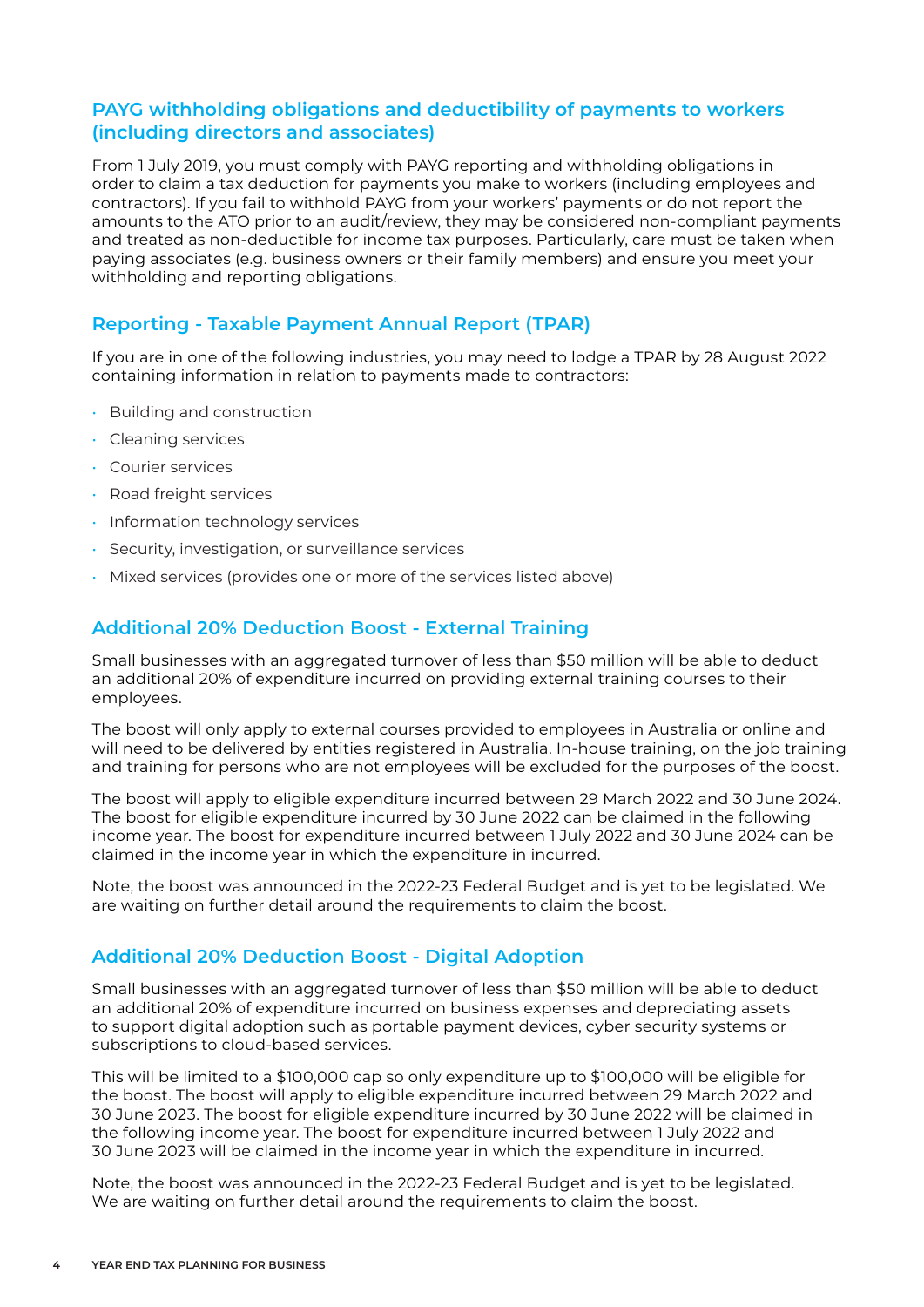# **Employee vs Independent Contractor - time to reassess**

A recent case represents a significant shift in how the courts will be looking into the age-old argument of whether a person is an employee or independent contractor - *Construction, Forestry, Maritime, Mining and Energy Union v Personnel Contracting Pty Ltd [2022] HCA 1*.

In this case the High Court deemed a person to be an employee of a business and the essence of this case was that the High Court considered the contractual agreements between the two parties as opposed the multi-factorial tests considered by the lower courts. Generally, courts consider the following factors in determining whether a person is an employee or independent contractor:

- Ability to subcontract/delegate
- Basis of payment whether the person is paid to produce a result or on an hourly basis
- Who provides the equipment/tools and other assets?
- Who bears the commercial risk?
- The level of control
- Independence between the two parties

When the matter reached the High Court, the Court essentially ignored the various factors listed above and considered the contracts between the two parties. Based on the contractual agreements, the High Court considered the person to be an employee of the business.

This represents a significant shift in how the courts will be looking at this matter going forward and if your business does use independent contractors, it would be prudent to consider the impact of this case.

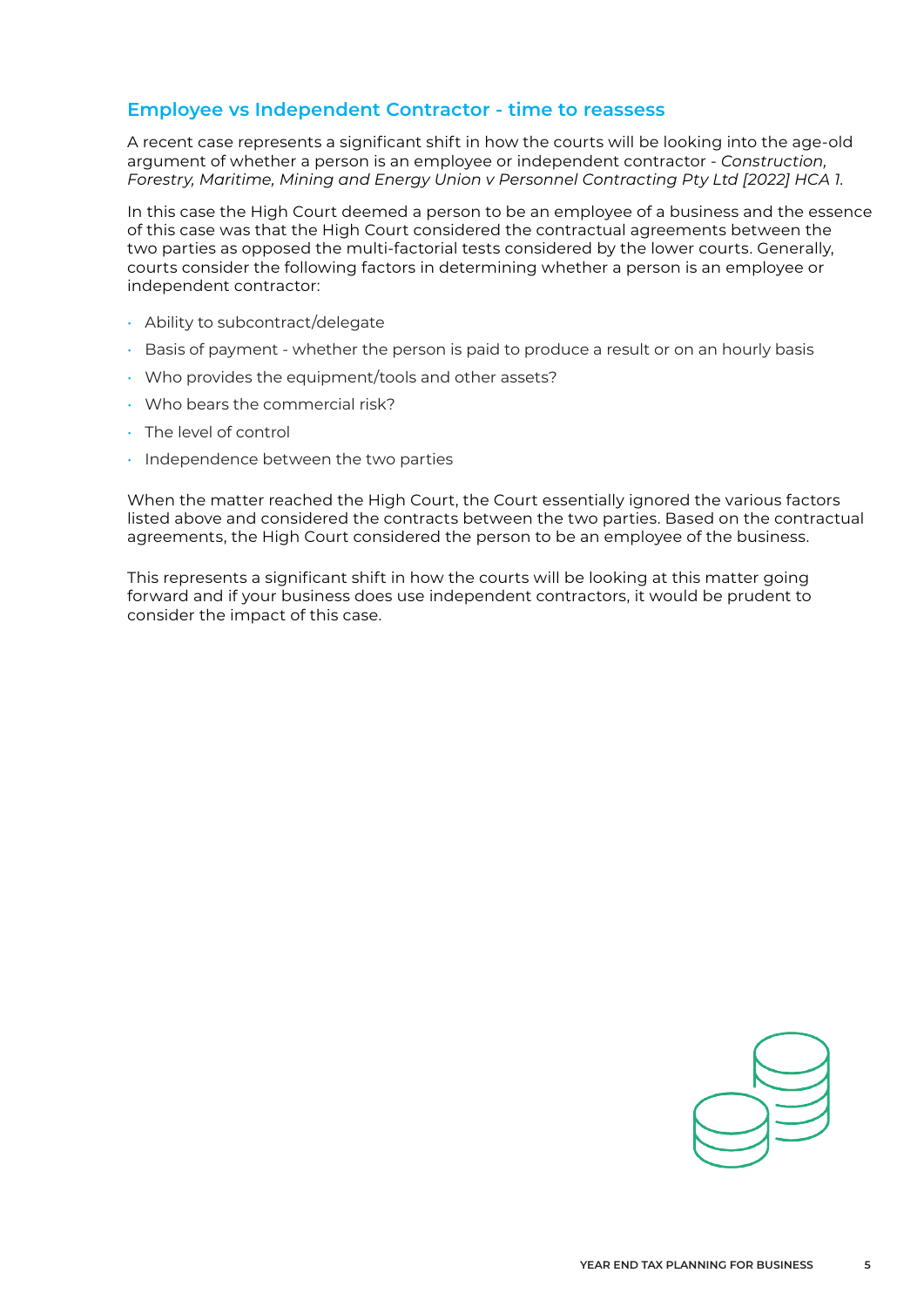# **Tax Planning checklist - for Business**

| Item                                  | Enhance your tax deductions                                                                                                                                                                                                                                                                                                                                                                                                                      |
|---------------------------------------|--------------------------------------------------------------------------------------------------------------------------------------------------------------------------------------------------------------------------------------------------------------------------------------------------------------------------------------------------------------------------------------------------------------------------------------------------|
| Accrued expenses                      | Ensure you accrue expenses where you have a present existing<br>liability to pay the expense irrespective of the fact that you<br>may receive the invoice or make the payment after year end.<br>Example: Accrued wages - for instance, if you have a monthly<br>pay cycle ending on 15 June, you can accrue the costs of your<br>payroll from 16 June to 30 June and claim the wage cost as a<br>tax deduction in the 2022 year itself.         |
| <b>Bad debts</b>                      | Review your debtors listing and determine whether any debts<br>can be written off. A written record should be kept evidencing<br>the decision to write off the debt from the accounts.                                                                                                                                                                                                                                                           |
| <b>Bonuses</b>                        | If you have not paid your bonuses by 30 June, you may still be<br>able to claim a deduction provided you have an obligation to<br>pay this. To substantiate this, ensure the amount is quantifiable<br>and approved (via minutes) and the staff are notified of the<br>bonus.                                                                                                                                                                    |
| Deferring income                      | The ability of a business to defer income will depend on each<br>business, cash flows and the type of income derived.                                                                                                                                                                                                                                                                                                                            |
| Plant and equipment                   | Consider the impact of the temporary full expensing rules on<br>depreciating assets purchased during the 2021-22 income year.                                                                                                                                                                                                                                                                                                                    |
| Plant and equipment -<br>obsolete     | Review your asset register and write off any assets that have<br>been disposed or are no longer in use.                                                                                                                                                                                                                                                                                                                                          |
| Prepayments - immediate<br>deductions | If you are a small or medium business (aggregated turnover<br>of less than \$50 million), you may be entitled to an immediate<br>deduction for certain prepaid expenses where the goods or<br>services will be provided within 12 months from the date of<br>expenditure. Examples of items that may be deductible under<br>the 12-month rule include subscriptions and prepayments of<br>interest on a loan used for income producing purposes. |
| Simplified trading stock<br>rules     | If you are a small business (aggregated turnover of less than<br>\$50 million), the simplified trading stock rules may apply.<br>Broadly, you do not have to account for changes in trading<br>stock for tax purposes where the difference between the value<br>of the original opening stock and a reasonable estimate of the<br>closing stock is \$5,000 or less.                                                                              |
| Stock - obsolete                      | Review your stock on hand and identify any obsolete stock. You<br>should conduct a detailed physical stock take of all stock on<br>30 June. Retain your detailed stock sheets as part of your<br>taxation records.                                                                                                                                                                                                                               |
| Superannuation - June 2022<br>quarter | If you would like to claim a deduction for your superannuation<br>guarantee accrued during the June 2022 quarter, ensure it is<br>paid by 30 June 2022 (subject to cash flow). The amount should<br>be received into the employees' fund by 30 June 2022 so you<br>may have to pay it earlier to allow for bank processing times.                                                                                                                |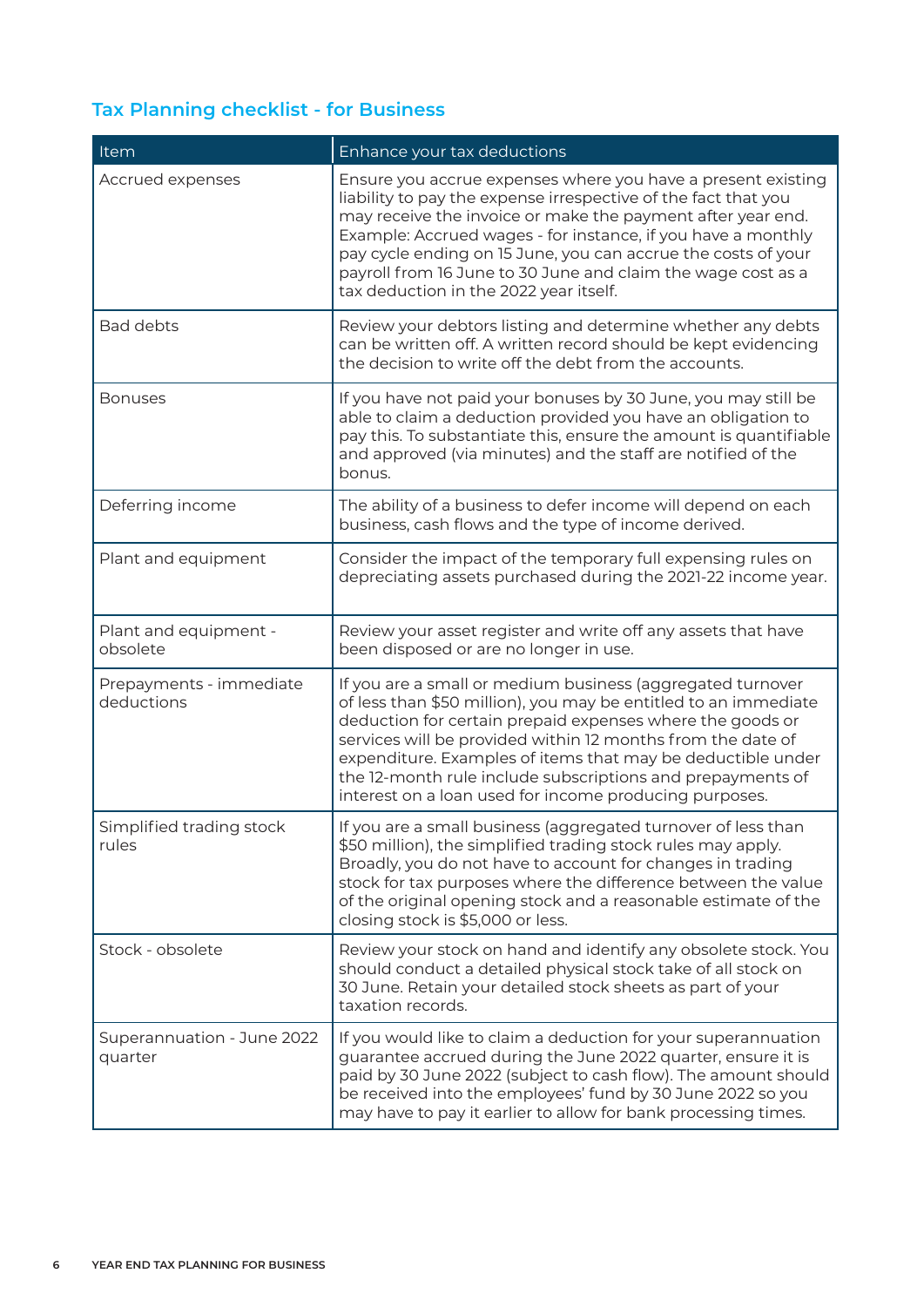# **Tax Planning checklist - for Business**

| Item                                      | Preserve your tax deductions                                                                                                                                                                                                                                         |
|-------------------------------------------|----------------------------------------------------------------------------------------------------------------------------------------------------------------------------------------------------------------------------------------------------------------------|
| International related party<br>dealings   | Ensure your transfer pricing documentation is up to date.                                                                                                                                                                                                            |
| Salary and wages<br>(incl. director fees) | Ensure PAYG withholding and reporting obligations have been<br>met to prevent loss of deduction for non-compliant payments<br>from 1 July 2019.                                                                                                                      |
| Superannuation - current<br>year          | Ensure paid by the due dates to maintain your income tax<br>deduction. If any amounts have been paid late, ensure you<br>have prepared and lodged the necessary superannuation<br>guarantee charge forms with the ATO to minimise interest<br>charges and penalties. |

| <b>Item</b>                              | Comply with ATO Year-end reporting requirements                                                                                                                                                                                                                                                                                              |
|------------------------------------------|----------------------------------------------------------------------------------------------------------------------------------------------------------------------------------------------------------------------------------------------------------------------------------------------------------------------------------------------|
| Single Touch Payroll                     | Ensure year end payroll procedures have been completed and<br>make a finalisation declaration. You must make a finalisation<br>declaration for your employees by 14 July 2022 for employees<br>that are not closely held payees.                                                                                                             |
| Taxable Payment Annual<br>Reports (TPAR) | If you are in these following industries, you will need to prepare<br>a TPAR:<br>Building and construction<br>Cleaning services<br>Courier services<br>Road freight services<br>Information technology services<br>Security, investigation or surveillance services<br>Mixed services (provides one or more of the services listed<br>above) |
|                                          | Lodge the TPAR (if necessary) with the ATO by 28 August 2022.                                                                                                                                                                                                                                                                                |

| Item              | Comply with other income tax/ASIC requirements                                                                                                                                                                                                                                                            |
|-------------------|-----------------------------------------------------------------------------------------------------------------------------------------------------------------------------------------------------------------------------------------------------------------------------------------------------------|
| Loans             | Ensure your loans to and from companies and trusts comply<br>with the current Division 7A rules and ensure you have made<br>the minimum repayments during the year for any complying<br>Division 7A loans.                                                                                                |
| <b>Dividends</b>  | Ensure you have reviewed your franking account and record<br>any dividends paid to shareholders in your accounting systems.<br>Ensure you have met your documentation / notification<br>requirements.                                                                                                     |
| Trust resolutions | In general and subject to the terms of the Trust Deed, a<br>discretionary trust needs to resolve how to distribute its income<br>in writing before 30 June. We will send out a draft resolution<br>for your consideration soon to ensure you have considered the<br>various requirements under Trust law. |